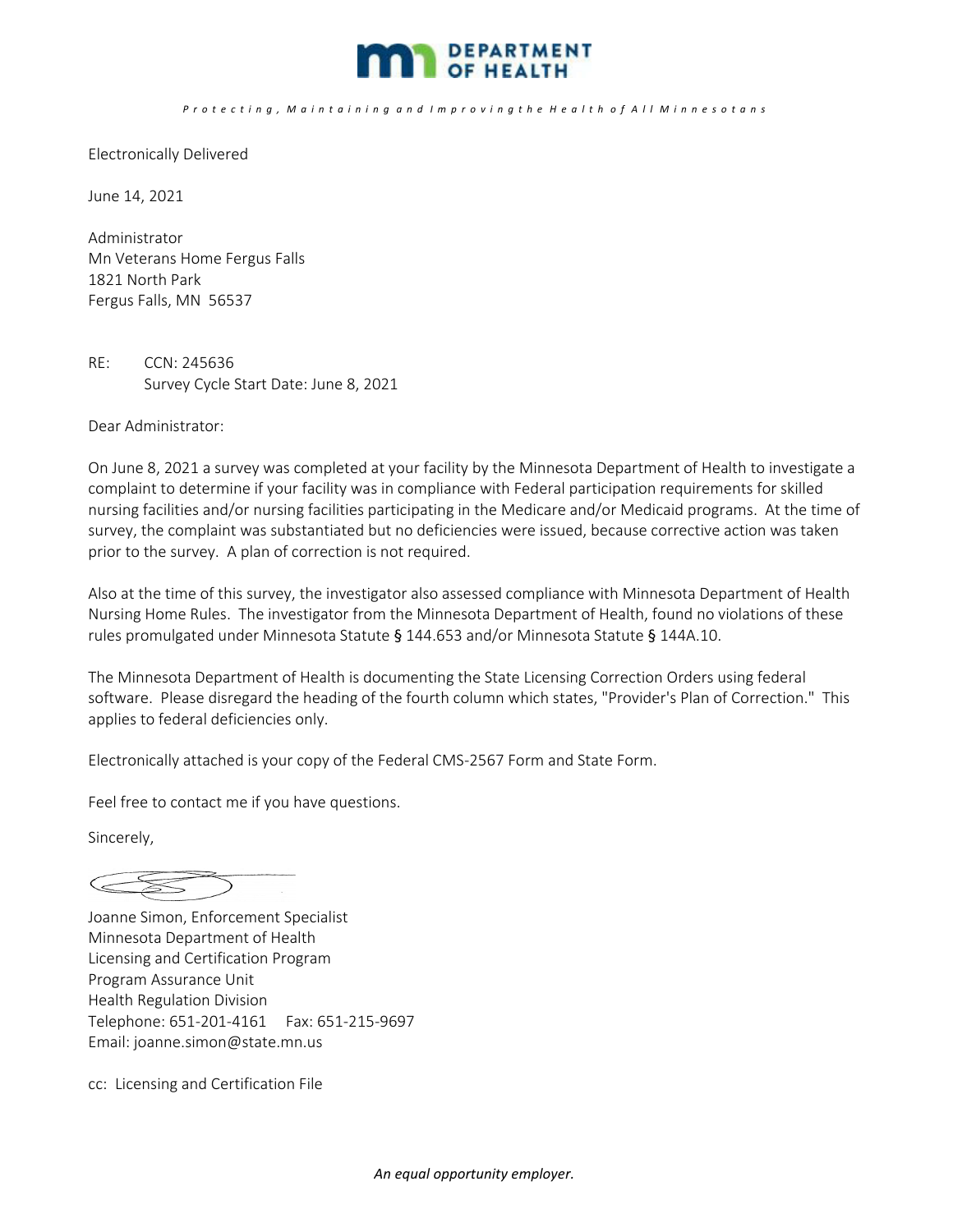| DEPARTMENT OF HEALTH AND HUMAN SERVICES<br><b>FORM APPROVED</b> |                                                                                                                              |                                                                                                                                                                                                                                                                                                                                                                                                                                                                                                                                                                     |                                                  |                                                                                                                          |                               |  |                            |  |
|-----------------------------------------------------------------|------------------------------------------------------------------------------------------------------------------------------|---------------------------------------------------------------------------------------------------------------------------------------------------------------------------------------------------------------------------------------------------------------------------------------------------------------------------------------------------------------------------------------------------------------------------------------------------------------------------------------------------------------------------------------------------------------------|--------------------------------------------------|--------------------------------------------------------------------------------------------------------------------------|-------------------------------|--|----------------------------|--|
| CENTERS FOR MEDICARE & MEDICAID SERVICES<br>OMB NO. 0938-0391   |                                                                                                                              |                                                                                                                                                                                                                                                                                                                                                                                                                                                                                                                                                                     |                                                  |                                                                                                                          |                               |  |                            |  |
| STATEMENT OF DEFICIENCIES<br>AND PLAN OF CORRECTION             |                                                                                                                              | (X1) PROVIDER/SUPPLIER/CLIA<br><b>IDENTIFICATION NUMBER:</b>                                                                                                                                                                                                                                                                                                                                                                                                                                                                                                        | (X2) MULTIPLE CONSTRUCTION                       |                                                                                                                          | (X3) DATE SURVEY<br>COMPLETED |  |                            |  |
|                                                                 |                                                                                                                              | 245636                                                                                                                                                                                                                                                                                                                                                                                                                                                                                                                                                              |                                                  | B. WING                                                                                                                  |                               |  | C<br>06/08/2021            |  |
|                                                                 | NAME OF PROVIDER OR SUPPLIER                                                                                                 |                                                                                                                                                                                                                                                                                                                                                                                                                                                                                                                                                                     | STREET ADDRESS, CITY, STATE, ZIP CODE            |                                                                                                                          |                               |  |                            |  |
| <b>MN VETERANS HOME FERGUS FALLS</b>                            |                                                                                                                              |                                                                                                                                                                                                                                                                                                                                                                                                                                                                                                                                                                     | <b>1821 NORTH PARK</b><br>FERGUS FALLS, MN 56537 |                                                                                                                          |                               |  |                            |  |
| $(X4)$ ID<br><b>PREFIX</b><br><b>TAG</b>                        | SUMMARY STATEMENT OF DEFICIENCIES<br>(EACH DEFICIENCY MUST BE PRECEDED BY FULL<br>REGULATORY OR LSC IDENTIFYING INFORMATION) |                                                                                                                                                                                                                                                                                                                                                                                                                                                                                                                                                                     | ID<br><b>PREFIX</b><br>TAG                       | PROVIDER'S PLAN OF CORRECTION<br>(EACH CORRECTIVE ACTION SHOULD BE<br>CROSS-REFERENCED TO THE APPROPRIATE<br>DEFICIENCY) |                               |  | (X5)<br>COMPLETION<br>DATE |  |
| F 000                                                           | <b>INITIAL COMMENTS</b>                                                                                                      |                                                                                                                                                                                                                                                                                                                                                                                                                                                                                                                                                                     | F 000                                            |                                                                                                                          |                               |  |                            |  |
|                                                                 | to be SUBSTANTIATED; however, no<br>deficiencies were cited due to actions<br>correction is required, the facility must      | On 6/7/21 and 6/8/21, a standard abbreviated<br>survey was completed at your facility to conduct a<br>complaint investigation. Your facility was found to<br>be IN compliance with 42 CFR Part 483,<br>Requirements for Long Term Care Facilities.<br>The complaint H5636013C (MN73428) was found<br>implemented by the facility prior to survey.<br>The facility is enrolled in ePOC and therefore a<br>signature is not required at the bottom of the first<br>page of the CMS-2567 form. Although no plan of<br>acknowledge receipt of the electronic documents. |                                                  |                                                                                                                          |                               |  |                            |  |
|                                                                 |                                                                                                                              | LABORATORY DIRECTOR'S OR PROVIDER/SUPPLIER REPRESENTATIVE'S SIGNATURE                                                                                                                                                                                                                                                                                                                                                                                                                                                                                               |                                                  |                                                                                                                          | <b>TITLE</b>                  |  | $(X6)$ DATE                |  |

Any deficiency statement ending with an asterisk (\*) denotes a deficiency which the institution may be excused from correcting providing it is determined that other safeguards provide sufficient protection to the patients. (See instructions.) Except for nursing homes, the findings stated above are disclosable 90 days following the date of survey whether or not a plan of correction is provided. For nursing homes, the above findings and plans of correction are disclosable 14 days following the date these documents are made available to the facility. If deficiencies are cited, an approved plan of correction is requisite to continued program participation.

PRINTED: 06/14/2021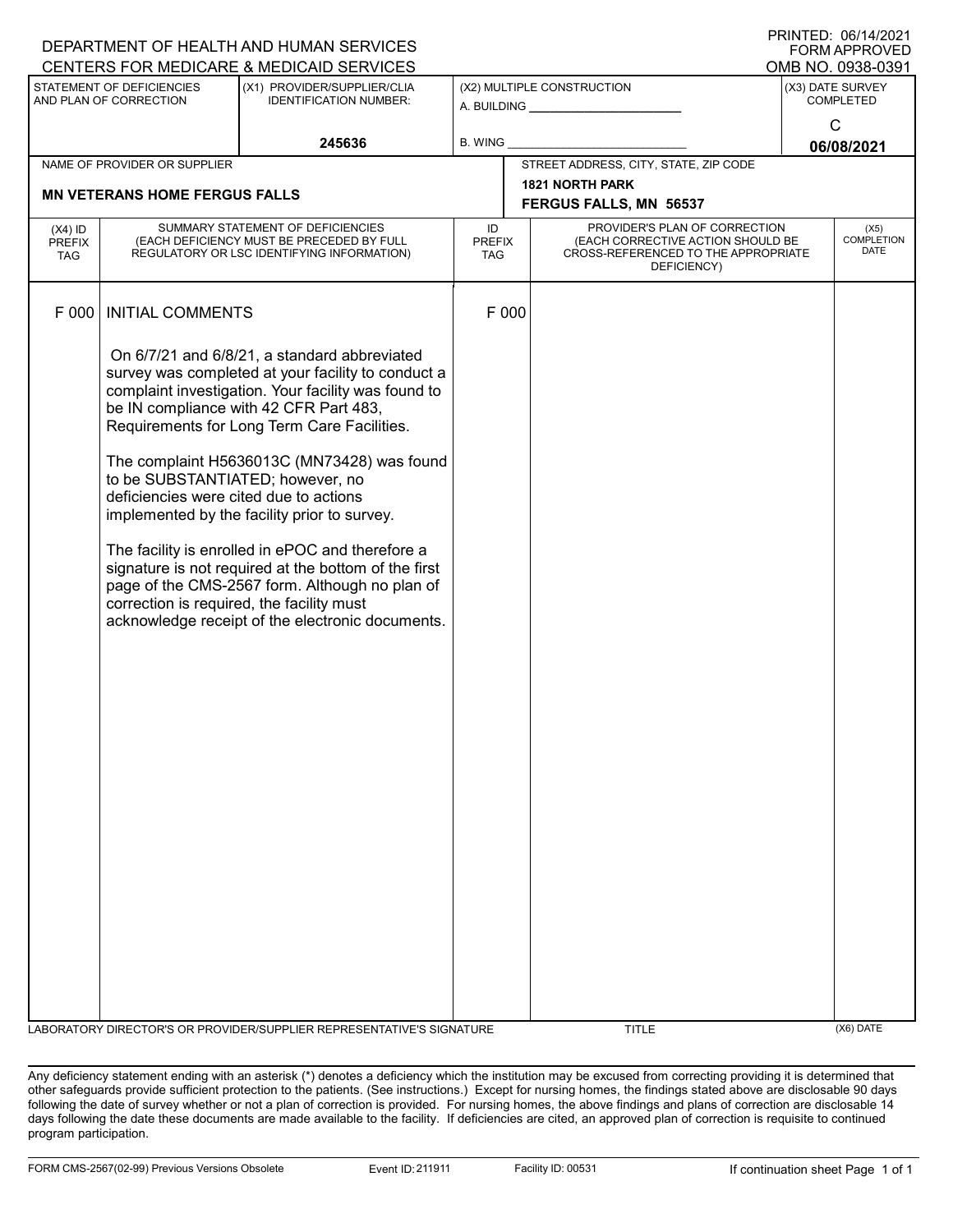| Minnesota Department of Health                      |                                                                                                                                                                                                                                                                                                                                                                                                                                                                                                                                                       |                                                                                                                                                                                                                                                                                                                                                                     |                                                         |                                                                                                                          |                                      |                                 |  |  |
|-----------------------------------------------------|-------------------------------------------------------------------------------------------------------------------------------------------------------------------------------------------------------------------------------------------------------------------------------------------------------------------------------------------------------------------------------------------------------------------------------------------------------------------------------------------------------------------------------------------------------|---------------------------------------------------------------------------------------------------------------------------------------------------------------------------------------------------------------------------------------------------------------------------------------------------------------------------------------------------------------------|---------------------------------------------------------|--------------------------------------------------------------------------------------------------------------------------|--------------------------------------|---------------------------------|--|--|
| STATEMENT OF DEFICIENCIES<br>AND PLAN OF CORRECTION |                                                                                                                                                                                                                                                                                                                                                                                                                                                                                                                                                       | (X1) PROVIDER/SUPPLIER/CLIA<br><b>IDENTIFICATION NUMBER:</b>                                                                                                                                                                                                                                                                                                        |                                                         | (X2) MULTIPLE CONSTRUCTION<br>A. BUILDING: A. BUILDING:                                                                  | (X3) DATE SURVEY<br><b>COMPLETED</b> |                                 |  |  |
|                                                     |                                                                                                                                                                                                                                                                                                                                                                                                                                                                                                                                                       | 00531                                                                                                                                                                                                                                                                                                                                                               | B. WING                                                 |                                                                                                                          | C                                    | 06/08/2021                      |  |  |
|                                                     | NAME OF PROVIDER OR SUPPLIER                                                                                                                                                                                                                                                                                                                                                                                                                                                                                                                          |                                                                                                                                                                                                                                                                                                                                                                     |                                                         | STREET ADDRESS, CITY, STATE, ZIP CODE                                                                                    |                                      |                                 |  |  |
|                                                     | <b>MN VETERANS HOME FERGUS FALLS</b>                                                                                                                                                                                                                                                                                                                                                                                                                                                                                                                  |                                                                                                                                                                                                                                                                                                                                                                     | <b>1821 NORTH PARK</b><br><b>FERGUS FALLS, MN 56537</b> |                                                                                                                          |                                      |                                 |  |  |
| $(X4)$ ID<br><b>PREFIX</b><br><b>TAG</b>            | SUMMARY STATEMENT OF DEFICIENCIES<br>(EACH DEFICIENCY MUST BE PRECEDED BY FULL<br>REGULATORY OR LSC IDENTIFYING INFORMATION)                                                                                                                                                                                                                                                                                                                                                                                                                          |                                                                                                                                                                                                                                                                                                                                                                     | ID<br><b>PREFIX</b><br><b>TAG</b>                       | PROVIDER'S PLAN OF CORRECTION<br>(EACH CORRECTIVE ACTION SHOULD BE<br>CROSS-REFERENCED TO THE APPROPRIATE<br>DEFICIENCY) |                                      | (X5)<br><b>COMPLETE</b><br>DATE |  |  |
| 2 0 0 0                                             | <b>Initial Comments</b>                                                                                                                                                                                                                                                                                                                                                                                                                                                                                                                               |                                                                                                                                                                                                                                                                                                                                                                     | 2 0 0 0                                                 |                                                                                                                          |                                      |                                 |  |  |
|                                                     |                                                                                                                                                                                                                                                                                                                                                                                                                                                                                                                                                       | *****ATTENTION******                                                                                                                                                                                                                                                                                                                                                |                                                         |                                                                                                                          |                                      |                                 |  |  |
|                                                     | NH LICENSING CORRECTION ORDER                                                                                                                                                                                                                                                                                                                                                                                                                                                                                                                         |                                                                                                                                                                                                                                                                                                                                                                     |                                                         |                                                                                                                          |                                      |                                 |  |  |
|                                                     | In accordance with Minnesota Statute, section<br>144A.10, this correction order has been issued<br>pursuant to a survey. If, upon reinspection, it is<br>found that the deficiency or deficiencies cited<br>herein are not corrected, a fine for each violation<br>not corrected shall be assessed in accordance<br>with a schedule of fines promulgated by rule of<br>the Minnesota Department of Health.<br>Determination of whether a violation has been<br>corrected requires compliance with all<br>requirements of the rule provided at the tag |                                                                                                                                                                                                                                                                                                                                                                     |                                                         |                                                                                                                          |                                      |                                 |  |  |
|                                                     | corrected.                                                                                                                                                                                                                                                                                                                                                                                                                                                                                                                                            | number and MN Rule number indicated below.<br>When a rule contains several items, failure to<br>comply with any of the items will be considered<br>lack of compliance. Lack of compliance upon<br>re-inspection with any item of multi-part rule will<br>result in the assessment of a fine even if the item<br>that was violated during the initial inspection was |                                                         |                                                                                                                          |                                      |                                 |  |  |
|                                                     |                                                                                                                                                                                                                                                                                                                                                                                                                                                                                                                                                       | You may request a hearing on any assessments<br>that may result from non-compliance with these<br>orders provided that a written request is made to<br>the Department within 15 days of receipt of a<br>notice of assessment for non-compliance.                                                                                                                    |                                                         |                                                                                                                          |                                      |                                 |  |  |
|                                                     | <b>INITIAL COMMENTS:</b><br>State Licensure.                                                                                                                                                                                                                                                                                                                                                                                                                                                                                                          | On 6/7/21 and 6/8/21, a complaint survey was<br>conducted at your facility by surveyors from the<br>Minnesota Department of Health (MDH). Your<br>facility was found IN compliance with the MN                                                                                                                                                                      |                                                         |                                                                                                                          |                                      |                                 |  |  |
|                                                     |                                                                                                                                                                                                                                                                                                                                                                                                                                                                                                                                                       | The complaint H5636013C (MN73428) was found                                                                                                                                                                                                                                                                                                                         |                                                         |                                                                                                                          |                                      |                                 |  |  |
|                                                     | Minnesota Department of Health                                                                                                                                                                                                                                                                                                                                                                                                                                                                                                                        |                                                                                                                                                                                                                                                                                                                                                                     |                                                         |                                                                                                                          |                                      |                                 |  |  |

LABORATORY DIRECTOR'S OR PROVIDER/SUPPLIER REPRESENTATIVE'S SIGNATURE TITLE TITLE (X6) DATE